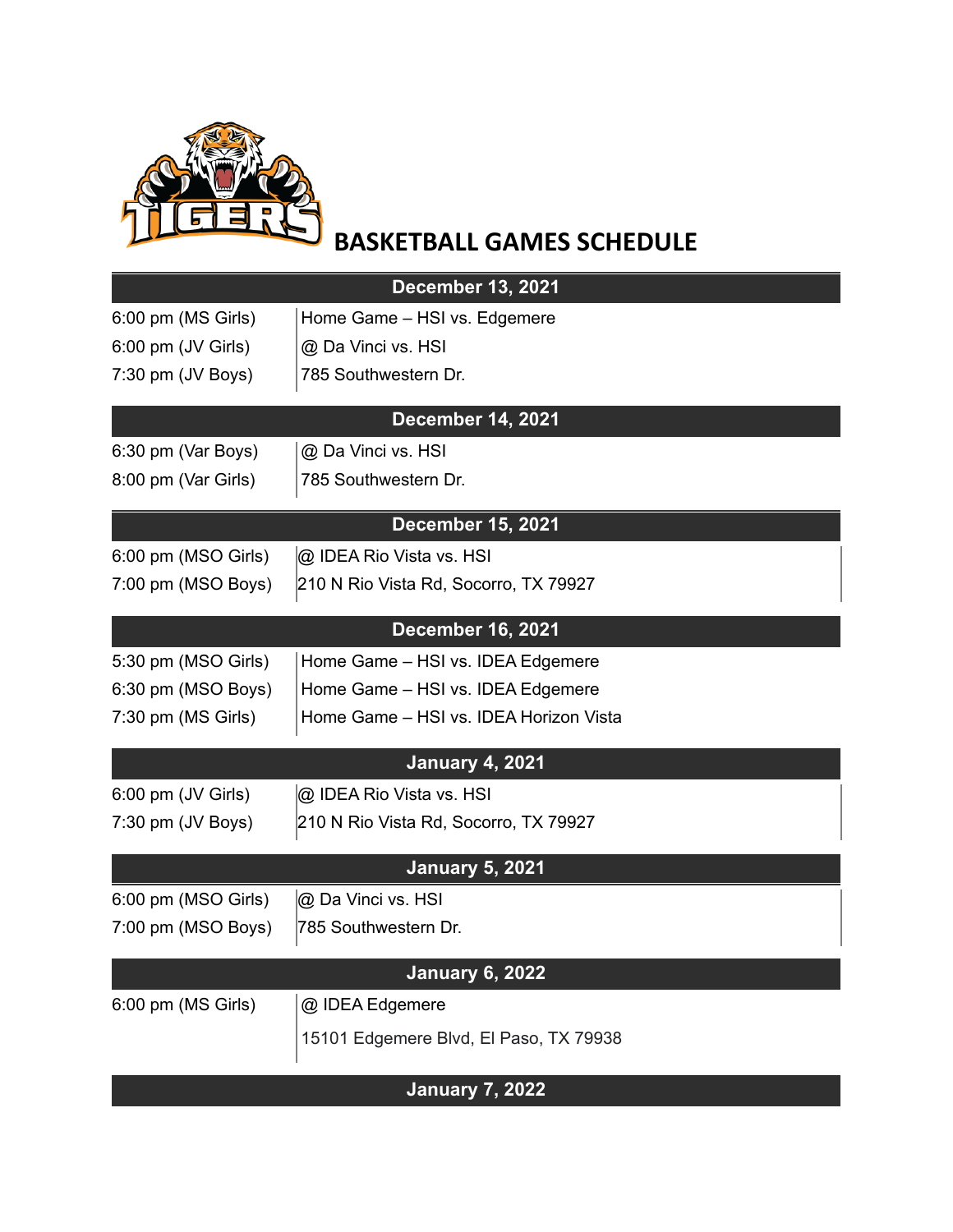|                                            | <b>January 8, 2021</b>                  |
|--------------------------------------------|-----------------------------------------|
| 9:00 am (MSO Boys)                         | Home Game - HSI vs. IDEA Mesa Hills     |
| 10:00 am (MSO Girls)<br>9:00 am (MS Girls) | Home Game - HSI vs. IDEA Mesa Hills     |
|                                            | @ IDEA Mesquite Hills vs. HSI           |
|                                            | 11881 Dyer St, El Paso, TX 79934        |
|                                            | <b>January 10, 2022</b>                 |
| 6:00 pm (MS Girls)                         | Home Game - HSI vs. Mesa Hills          |
|                                            | <b>January 12, 2022</b>                 |
| 6:00 pm (MS Girls)                         | Home Game - HSI vs. Da Vinci            |
|                                            |                                         |
|                                            | <b>January 13, 2022</b>                 |
| 6:00 pm (MSO Boys)                         | Home Game - HSI vs. Da Vinci            |
| 7:30 pm (JV Girls)                         | Home Game - HSI vs. Da Vinci            |
|                                            | <b>January 14, 2022</b>                 |
| 6:00 pm (JV Boys)                          | Home Game - HSI vs. Da Vinci            |
|                                            |                                         |
|                                            | <b>January 15, 2021</b>                 |
| 9:00 am (MSO Girls)                        | Home Game - HSI vs. IDEA Rio Vista      |
| 10:00 am (MSO Boys)                        | Home Game - HSI vs. IDEA Rio Vista      |
| 11:00 am (MS Girls)                        | Home Game - HSI vs. IDEA Mesquite Hills |
|                                            | <b>January 17, 2022</b>                 |
| 6:00 pm (MS Girls)                         | @ IDEA Mesa Hills vs. HSI               |
|                                            | 405 Wallenberg Dr, El Paso, TX 79912    |
|                                            |                                         |